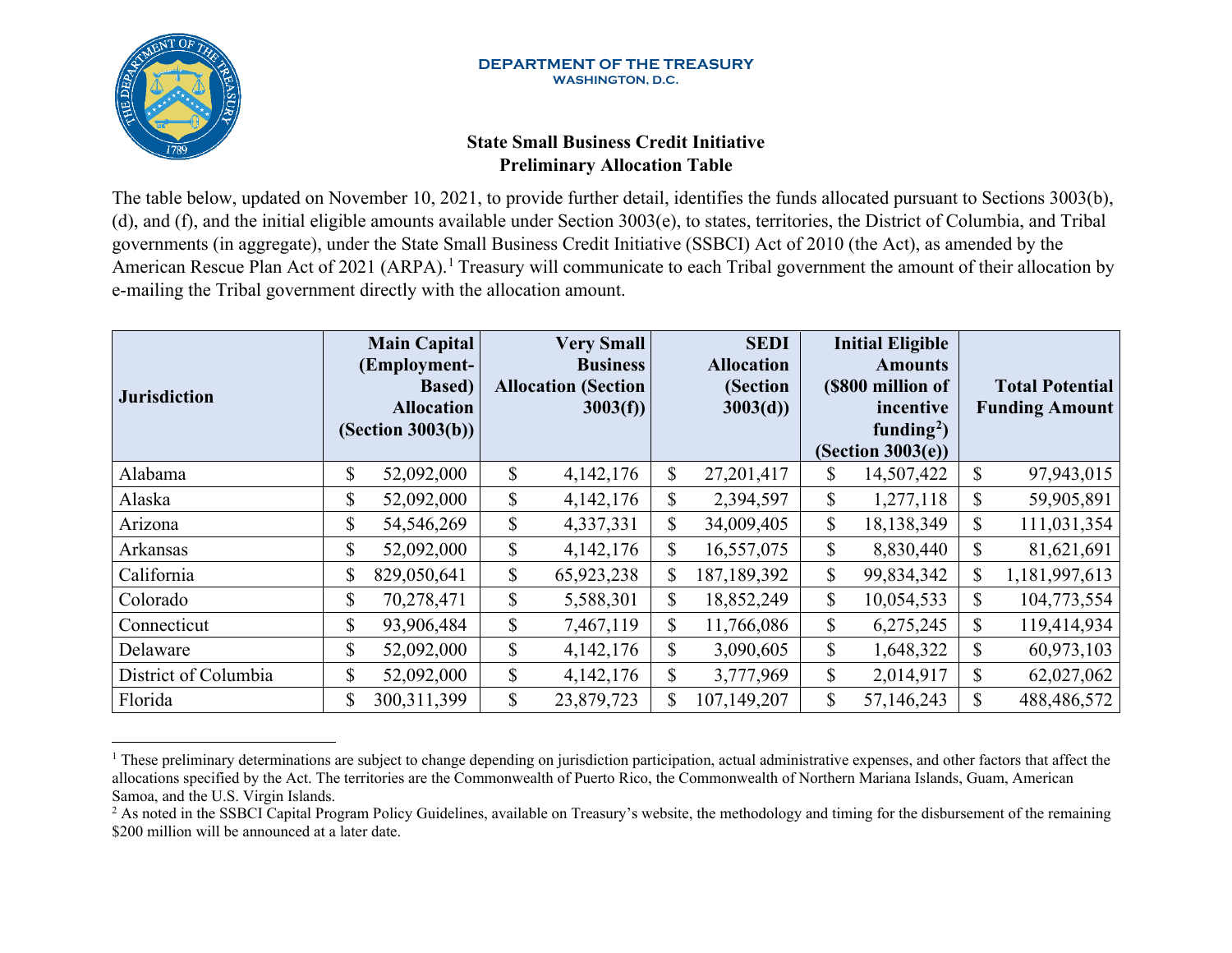| <b>Jurisdiction</b> | <b>Main Capital</b><br>(Employment-<br><b>Based</b> )<br><b>Allocation</b><br>(Section 3003(b)) |                           | <b>Very Small</b><br><b>Business</b><br><b>Allocation (Section</b><br>$3003(f)$ ) | <b>SEDI</b><br><b>Allocation</b><br>(Section<br>3003(d) |                           | <b>Initial Eligible</b><br><b>Amounts</b><br>(\$800 million of<br>incentive<br>funding <sup>2</sup> )<br>(Section 3003(e)) |                           | <b>Total Potential</b><br><b>Funding Amount</b> |
|---------------------|-------------------------------------------------------------------------------------------------|---------------------------|-----------------------------------------------------------------------------------|---------------------------------------------------------|---------------------------|----------------------------------------------------------------------------------------------------------------------------|---------------------------|-------------------------------------------------|
| Georgia             | \$<br>109,140,449                                                                               | \$                        | 8,678,471                                                                         | \$<br>53,346,483                                        | \$                        | 28,451,457                                                                                                                 | \$                        | 199,616,860                                     |
| Hawaii              | \$<br>52,092,000                                                                                | \$                        | 4,142,176                                                                         | \$<br>3,774,640                                         | $\boldsymbol{\mathsf{S}}$ | 2,013,141                                                                                                                  | \$                        | 62,021,957                                      |
| Idaho               | \$<br>52,092,000                                                                                | \$                        | 4,142,176                                                                         | \$<br>6,158,721                                         | \$                        | 3,284,651                                                                                                                  | \$                        | 65,677,548                                      |
| Illinois            | \$<br>261,128,465                                                                               | \$                        | 20,764,032                                                                        | \$<br>47, 435, 265                                      | \$                        | 25,298,808                                                                                                                 | \$                        | 354,626,570                                     |
| Indiana             | \$<br>57,461,660                                                                                | \$                        | 4,569,152                                                                         | \$<br>24, 167, 552                                      | $\boldsymbol{\mathsf{S}}$ | 12,889,361                                                                                                                 | \$                        | 99,087,725                                      |
| Iowa                | \$<br>78,036,450                                                                                | \$                        | 6,205,188                                                                         | \$<br>7,735,439                                         | \$                        | 4,125,567                                                                                                                  | \$                        | 96,102,644                                      |
| Kansas              | \$<br>52,092,000                                                                                | \$                        | 4,142,176                                                                         | \$<br>8,714,786                                         | \$                        | 4,647,885                                                                                                                  | \$                        | 69,596,847                                      |
| Kentucky            | \$<br>75,985,059                                                                                | $\boldsymbol{\mathsf{S}}$ | 6,042,069                                                                         | \$<br>22,888,318                                        | $\mathsf{\$}$             | 12,207,103                                                                                                                 | $\boldsymbol{\mathsf{S}}$ | 117,122,549                                     |
| Louisiana           | \$<br>68,793,015                                                                                | \$                        | 5,470,182                                                                         | \$<br>25,309,701                                        | \$                        | 13,498,507                                                                                                                 | \$                        | 113,071,405                                     |
| Maine               | \$<br>52,092,000                                                                                | \$                        | 4,142,176                                                                         | \$<br>3,912,223                                         | \$                        | 2,086,519                                                                                                                  | \$                        | 62,232,918                                      |
| Maryland            | \$<br>154,429,827                                                                               | \$                        | 12,279,725                                                                        | \$<br>20,670,917                                        | $\mathsf{\$}$             | 11,024,489                                                                                                                 | \$                        | 198,404,958                                     |
| Massachusetts       | \$<br>125,977,247                                                                               | \$                        | 10,017,275                                                                        | \$<br>21,258,689                                        | $\mathbb{S}$              | 11,337,967                                                                                                                 | \$                        | 168,591,178                                     |
| Michigan            | \$<br>162,909,105                                                                               | \$                        | 12,953,968                                                                        | \$<br>39,866,007                                        | \$                        | 21,261,870                                                                                                                 | \$                        | 236,990,950                                     |
| Minnesota           | \$<br>69,777,312                                                                                | \$                        | 5,548,450                                                                         | \$<br>14, 143, 588                                      | $\boldsymbol{\mathsf{S}}$ | 7,543,246                                                                                                                  | \$                        | 97,012,596                                      |
| Mississippi         | \$<br>52,092,000                                                                                | \$                        | 4,142,176                                                                         | \$<br>19,463,655                                        | \$                        | 10,380,616                                                                                                                 | \$                        | 86,078,447                                      |
| Missouri            | \$<br>52,092,000                                                                                | \$                        | 4,142,176                                                                         | \$<br>25,188,018                                        | \$                        | 13,433,609                                                                                                                 | \$                        | 94,855,803                                      |
| Montana             | \$<br>52,092,000                                                                                | $\boldsymbol{\mathsf{S}}$ | 4,142,176                                                                         | \$<br>3,322,039                                         | $\boldsymbol{\mathsf{S}}$ | 1,771,754                                                                                                                  | $\boldsymbol{\mathsf{S}}$ | 61,327,969                                      |
| Nebraska            | \$<br>52,092,000                                                                                | \$                        | 4,142,176                                                                         | \$<br>5,068,397                                         | \$                        | 2,703,145                                                                                                                  | \$                        | 64,005,718                                      |
| Nevada              | \$<br>85,277,686                                                                                | \$                        | 6,780,986                                                                         | \$<br>13,629,033                                        | \$                        | 7,268,818                                                                                                                  | \$                        | 112,956,523                                     |
| New Hampshire       | \$<br>52,092,000                                                                                | \$                        | 4,142,176                                                                         | \$<br>3,413,648                                         | $\boldsymbol{\mathsf{S}}$ | 1,820,612                                                                                                                  | $\boldsymbol{\mathsf{S}}$ | 61,468,436                                      |
| New Jersey          | \$<br>197,308,382                                                                               | \$                        | 15,689,280                                                                        | \$<br>27,521,719                                        | \$                        | 14,678,250                                                                                                                 | \$                        | 255, 197, 631                                   |
| New Mexico          | \$<br>52,092,000                                                                                | \$                        | 4,142,176                                                                         | \$<br>11,905,193                                        | \$                        | 6,349,436                                                                                                                  | \$                        | 74,488,805                                      |
| New York            | \$<br>349, 347, 050                                                                             | $\mathsf{\$}$             | 27,778,868                                                                        | \$<br>81,170,522                                        | $\mathbb{S}$              | 43,290,945                                                                                                                 | \$                        | 501,587,385                                     |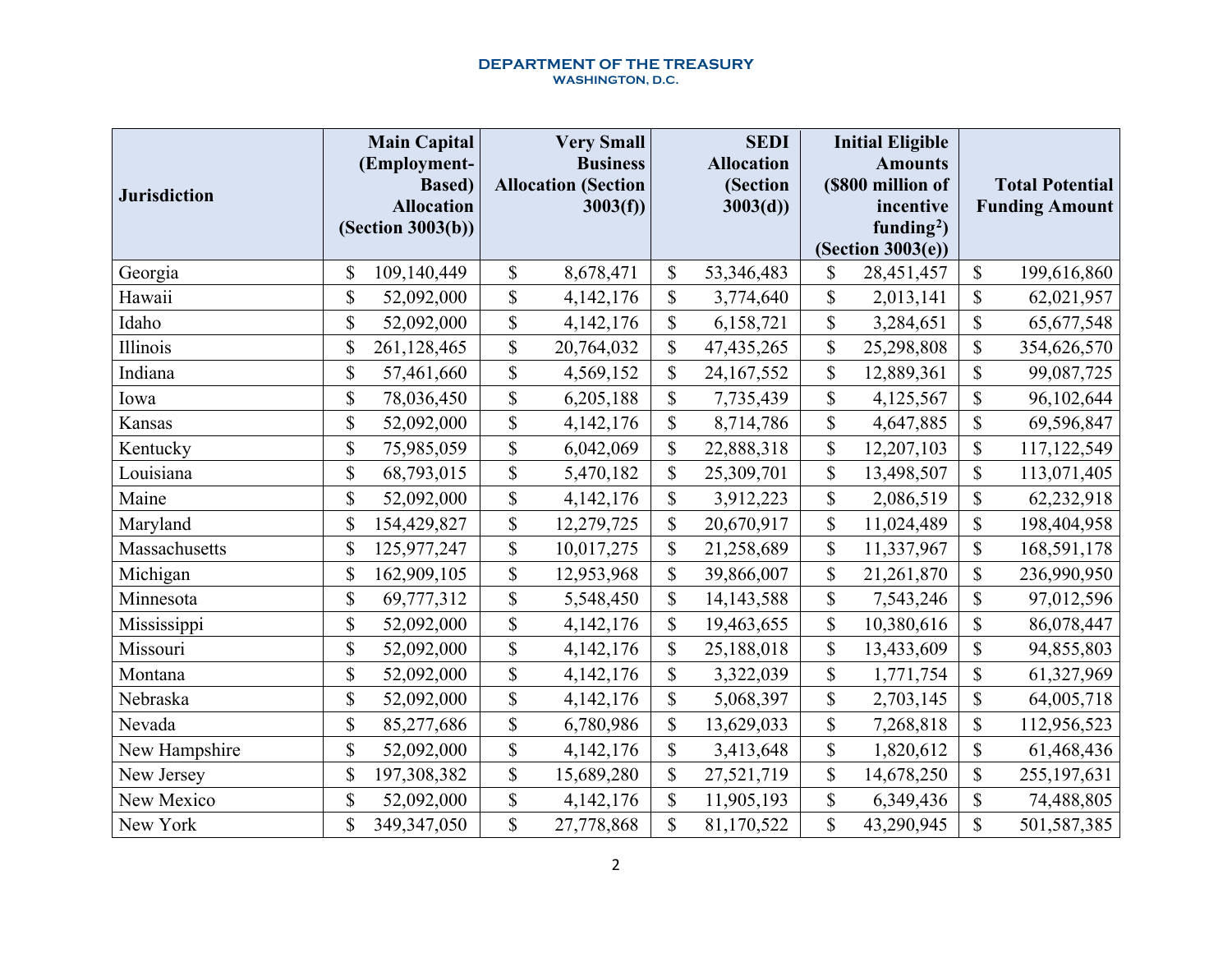| <b>Jurisdiction</b>      | <b>Main Capital</b><br>(Employment-<br><b>Based</b> )<br><b>Allocation</b><br>(Section 3003(b)) |               | <b>Very Small</b><br><b>Business</b><br><b>Allocation (Section</b><br>3003(f) | <b>SEDI</b><br><b>Allocation</b><br>(Section<br>3003(d) |              | <b>Initial Eligible</b><br><b>Amounts</b><br>(\$800 million of<br>incentive<br>funding <sup>2</sup> )<br>(Section 3003(e)) |                           | <b>Total Potential</b><br><b>Funding Amount</b> |
|--------------------------|-------------------------------------------------------------------------------------------------|---------------|-------------------------------------------------------------------------------|---------------------------------------------------------|--------------|----------------------------------------------------------------------------------------------------------------------------|---------------------------|-------------------------------------------------|
| North Carolina           | \$<br>111,588,774                                                                               | \$            | 8,873,153                                                                     | \$<br>53,110,274                                        | \$           | 28,325,479                                                                                                                 | \$                        | 201,897,680                                     |
| North Dakota             | \$<br>52,092,000                                                                                | $\mathsf{\$}$ | 4,142,176                                                                     | \$<br>1,570,218                                         | \$           | 837,449                                                                                                                    | \$                        | 58,641,843                                      |
| Ohio                     | \$<br>106,498,285                                                                               | \$            | 8,468,375                                                                     | \$<br>43,944,282                                        | \$           | 23,436,950                                                                                                                 | \$                        | 182,347,892                                     |
| Oklahoma                 | \$<br>52,092,000                                                                                | \$            | 4,142,176                                                                     | \$<br>16,573,324                                        | \$           | 8,839,106                                                                                                                  | \$                        | 81,646,606                                      |
| Oregon                   | \$<br>52,092,000                                                                                | \$            | 4,142,176                                                                     | \$<br>17,782,859                                        | \$           | 9,484,191                                                                                                                  | \$                        | 83,501,226                                      |
| Pennsylvania             | \$<br>191,483,931                                                                               | \$            | 15,226,140                                                                    | \$<br>39,866,127                                        | \$           | 21,261,934                                                                                                                 | \$                        | 267,838,132                                     |
| Rhode Island             | \$<br>52,092,000                                                                                | \$            | 4,142,176                                                                     | \$<br>3,581,833                                         | \$           | 1,910,311                                                                                                                  | \$                        | 61,726,320                                      |
| South Carolina           | \$<br>56,224,591                                                                                | \$            | 4,470,785                                                                     | \$<br>26,509,098                                        | \$           | 14,138,185                                                                                                                 | \$                        | 101,342,659                                     |
| South Dakota             | \$<br>52,092,000                                                                                | \$            | 4,142,176                                                                     | \$<br>2,462,790                                         | \$           | 1,313,488                                                                                                                  | \$                        | 60,010,454                                      |
| Tennessee                | \$<br>60,573,813                                                                                | \$            | 4,816,620                                                                     | \$<br>33,612,467                                        | $\mathbb{S}$ | 17,926,649                                                                                                                 | \$                        | 116,929,549                                     |
| Texas                    | \$<br>265,398,300                                                                               | \$            | 21,103,554                                                                    | \$<br>121,038,443                                       | \$           | 64,553,836                                                                                                                 | \$                        | 472,094,133                                     |
| Utah                     | \$<br>52,092,000                                                                                | \$            | 4,142,176                                                                     | \$<br>8,329,451                                         | $\mathbb{S}$ | 4,442,373                                                                                                                  | \$                        | 69,006,000                                      |
| Vermont                  | \$<br>52,092,000                                                                                | $\mathsf{\$}$ | 4,142,176                                                                     | \$<br>1,117,696                                         | \$           | 596,105                                                                                                                    | \$                        | 57,947,977                                      |
| Virginia                 | \$<br>174,537,551                                                                               | \$            | 13,878,622                                                                    | \$<br>27,403,585                                        | \$           | 14,615,245                                                                                                                 | \$                        | 230,435,003                                     |
| Washington               | \$<br>115,269,784                                                                               | \$            | 9,165,854                                                                     | \$<br>25,450,902                                        | \$           | 13,573,814                                                                                                                 | \$                        | 163,460,354                                     |
| West Virginia            | \$<br>52,092,000                                                                                | \$            | 4,142,176                                                                     | \$<br>10,350,406                                        | \$           | 5,520,216                                                                                                                  | $\boldsymbol{\$}$         | 72,104,798                                      |
| Wisconsin                | \$<br>52,092,000                                                                                | $\mathsf{\$}$ | 4,142,176                                                                     | \$<br>14,929,240                                        | \$           | 7,962,261                                                                                                                  | \$                        | 79,125,677                                      |
| Wyoming                  | \$<br>52,092,000                                                                                | \$            | 4,142,176                                                                     | \$<br>1,429,764                                         | \$           | 762,541                                                                                                                    | \$                        | 58,426,481                                      |
| American Samoa           | \$<br>52,092,000                                                                                | \$            | 4,142,176                                                                     | \$<br>553,430                                           | \$           | 295,163                                                                                                                    | \$                        | 57,082,769                                      |
| Guam                     | \$<br>52,092,000                                                                                | \$            | 4,142,176                                                                     | \$<br>1,588,530                                         | \$           | 847,216                                                                                                                    | $\boldsymbol{\mathsf{S}}$ | 58,669,922                                      |
| Northern Mariana Islands | \$<br>52,092,000                                                                                | \$            | 4,142,176                                                                     | \$<br>537,122                                           | \$           | 286,465                                                                                                                    | \$                        | 57,057,763                                      |
| Puerto Rico              | \$<br>52,092,000                                                                                | $\mathsf{\$}$ | 4,142,176                                                                     | \$<br>34,655,800                                        | \$           | 18,483,093                                                                                                                 | \$                        | 109,373,069                                     |